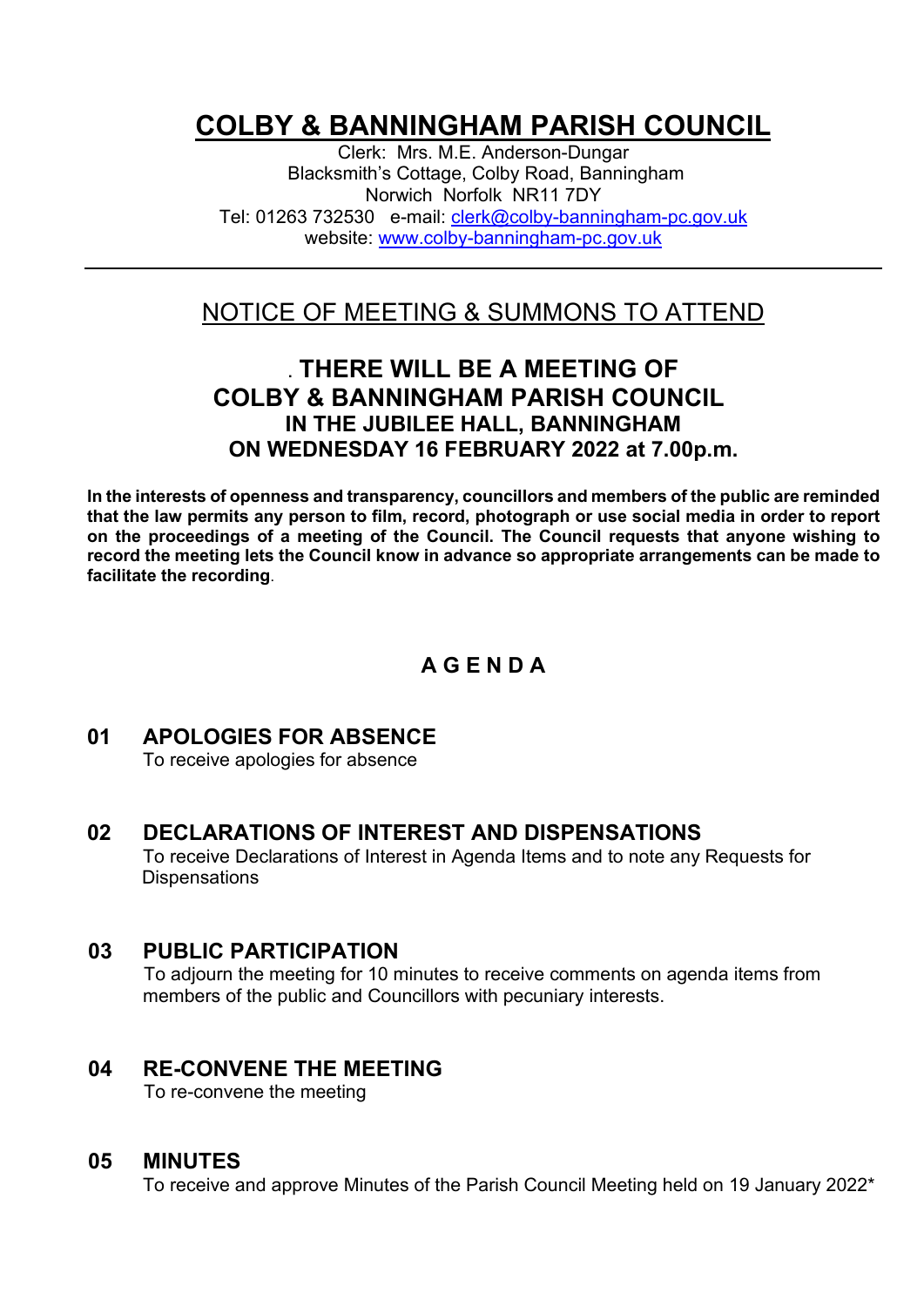## **06 INFORMATION ON MATTERS ARISING**

## **07 VACANCIES ON THE COUNCIL**

To receive update

# **08 REPORTS FROM POLICE, DISTRICT & COUNTY COUNCILLORS**

To receive written/verbal reports from representatives, including the following: **Police** – newsletter \***attached District Council** 

**County Council**

#### **09 ITEMS REFERRED FROM PREVIOUS MEETING**

- 1. Date for Annual Parish Meeting April or May
- 2. Platinum Jubilee
- 3. Speeding on Long Lane
- 4. Website update
- 5. Footpath near Heppinn Barn
- 6. Staffing see item 15 below

### **10 AREAS OF PARISH COUNCIL RESPONSIBILITY**

To receive updates/reports on areas of parish council responsibility:

- 1. Playing Field Management Plan
- 2. Village Hall
	- Leads Reportattached
	- Future management
		- o Operational attached SE report/appendix
		- O Legal status **attached** Clerk report
- 3. Village Green
- 4. Allotments
- 5. Telephone Box

#### **11 SCHEME OF DELEGATION**

To receive information from the Clerk on any actions taken under the Scheme of **Delegation** 

### **12 CORRESPONDENCE/REPORTS**

- 1. Vanguard Decision letterattached
- 2. Update from Duncan Baker MPattached
- 3. Western Link update<sup>attached</sup>
- 4. Norfolk Parish Training & Support update **previously circulated via email**

### **13 POLICIES**

To consider the following:

- 1. Training Policy (revised)<sup>attached</sup>
- 2. Scheme of Delegation to the Clerk (unchanged)<sup>attached</sup>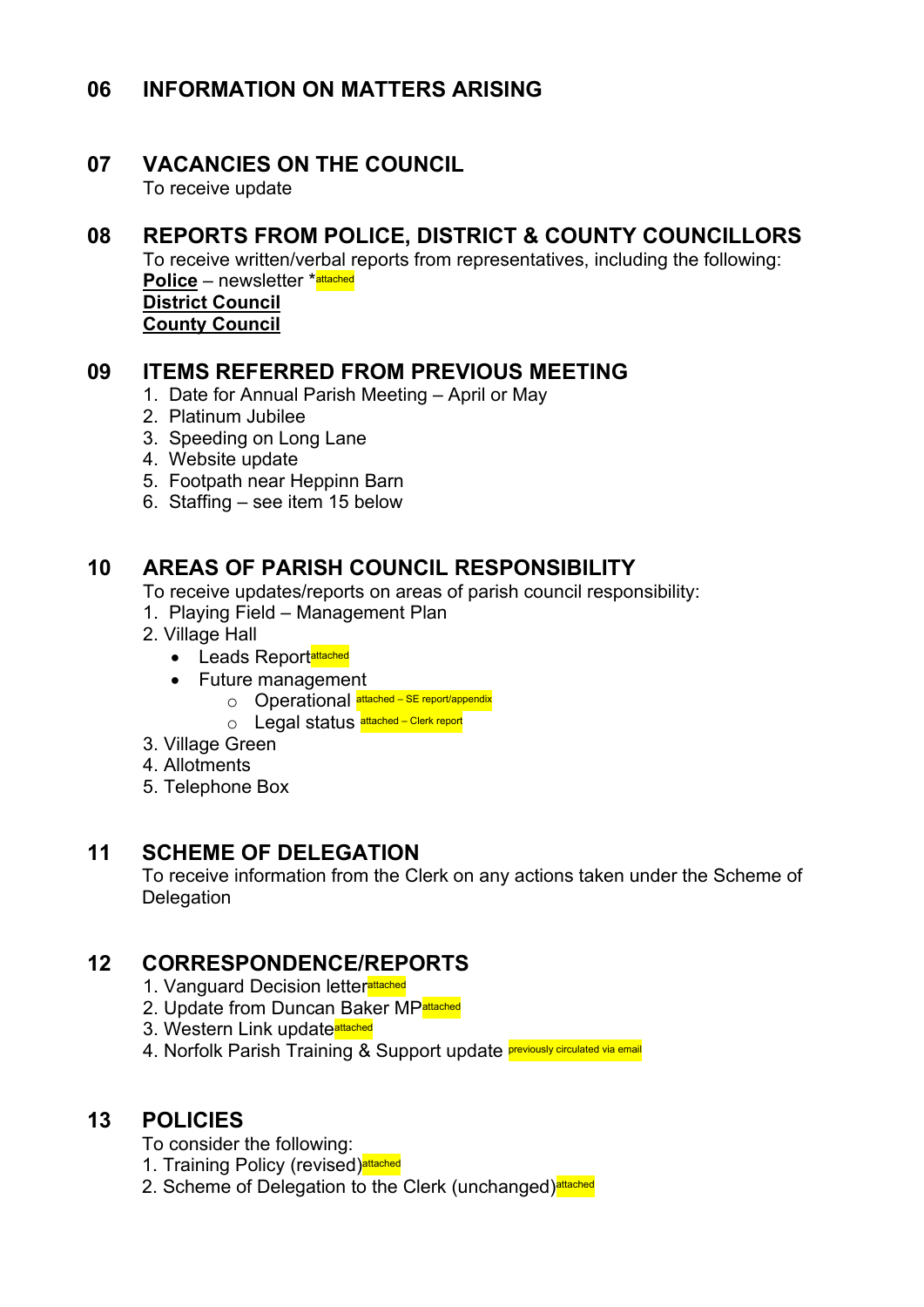## **14 FINANCE**

To consider the following:

- 1. Schedule of Bills for Payment to follow
- 2. Bank Reconciliations to 31 January 2022\* Aattached
- 3. List of Receipts and Payments 1 April 2021 to 31 January 2022<sup>\*</sup>attached

### **15 STAFFING MATTERS**

- To consider/agree the following:
- 1. Advert for Clerk's postattached
- 2. Job Description, salary rangeattached
- 3. Timetable, interview dates, panel
- 4. Clerk's Appraisal CONFIDENTIAL item for later discussion

#### **16 PLANNING MATTERS**

1. APPLICATIONS DETERMINED Nothing at the date of publication of this Agenda. 2. APPLICATIONS FOR CONSIDERATION

PF/22/0088 Poplar Farm, Banningham, NR11 7DS Change of use of agricultural building to a single dwelling; associated external alterations

PF/22/0229 Colby Hall Farm, Church Road, Colby, NR11 7EE Change of use of agricultural buildings and external alterations to form Short term living accommodation for agricultural students

### **17 ADJOURNMENT**

To adjourn the meeting for 5 minutes to allow further public speaking

# **18 RE-CONVENE THE MEETING**

To re-convene the meeting

# **19 RESPONSE TO PLANNING APPLICATIONS/ISSUES**

To agree Response(s) to Planning applications

# **20 ITEMS FOR INFORMATION/FUTURE AGENDA**

To receive items for information/referral to future Agenda

### **21 DATE OF NEXT MEETING**

To confirm that the next Parish Council Meeting will be held on Wednesday 16 March 2022 at 7pm in the Jubilee Hall, Banningham